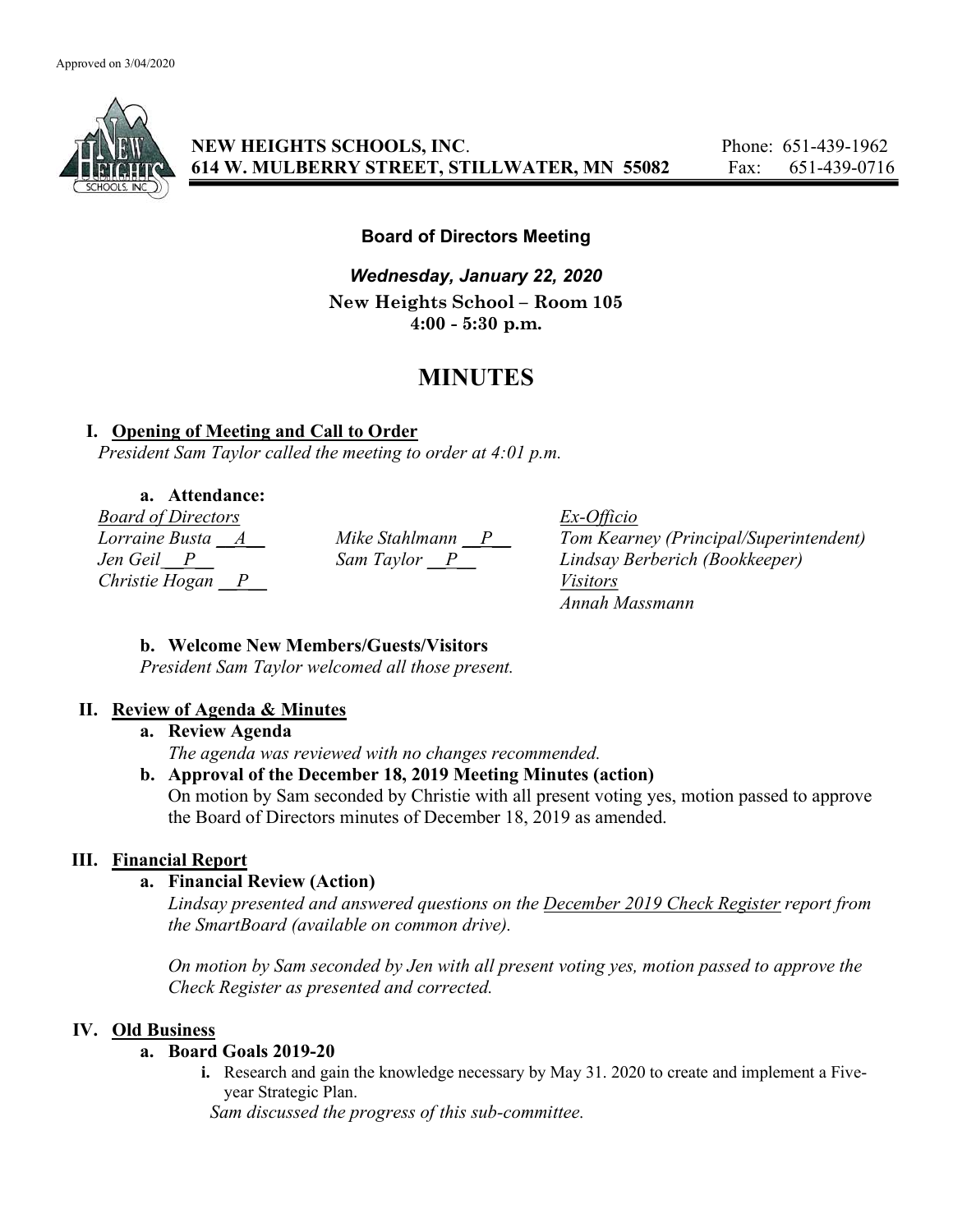ii. To explore niche possibilities within the local community which may redefine and enhance the core academic program for the purpose of increasing enrollment and arrive at a direction by February 2020.

Christie discussed the progress of this sub-committee.

iii. Investigate the possibility of expanding programing such as E-Learning or a Pre-K program. Christie discussed the progress of this sub-committee. She discussed the option for "Mixed Delivery". Christie also discussed the result of a seminar she and Tom attended. We need to apply for grant money by the end of January 2020 to get funding for 2021.

We agreed to have a work session for goals on February  $5<sup>th</sup>$  at 4:00.

#### V. New Business

a. School Choice Week (January 26 – February 4)

Anna Massmann discussed what secondary School Choice Week will be doing next week. They will pass out yellow school choice scarves. They will be decorating the homeroom door and compete for prizes.

b. School Calendar 2020-2021 There were no changes to the ISD 834 school calendar, so we are keeping our calendar as approved last meeting.

#### VI. Policy Review (action)

- a. Policy Revisions for Approval
	- i. #616- School District System Accountability (Christie) Christie led a discussion on this document which is loaded with a lot of changes. We all agreed to review this policy next month.
	- ii. #510- School Activities (Christie) Jen led a discussion reviewing this document and recommended changes.

On motion by Jen seconded by Christie with all present voting yes, motion passed to approve the Policy #510- School Activities as recommended.

iii.  $#533$ - Wellness (Sam)

Sam led a discussion on this policy. Lorraine is still in a healing mode and Sam will take on this responsibility and review it next month.

b. Assign Policies for February

i. #214- Out-of-State Travel by School Board Members Sam led a discussion on this policy. Sam agreed to review this policy. ii. #413- Harassment and Violence Sam led a discussion on this policy. Christie and Jen agreed to review this policy.

#### VII. Administrator's Report

Tom Kearney gave a report on the state of the school including the following:

• Building: Tom discussed plumbing issues in a classroom upstairs. Tom called the plumber in to make repairs. One wall will need to be demolished and a temporary wall installed. The estimated cost is around \$10,000.00. He will keep us informed as this progresses.